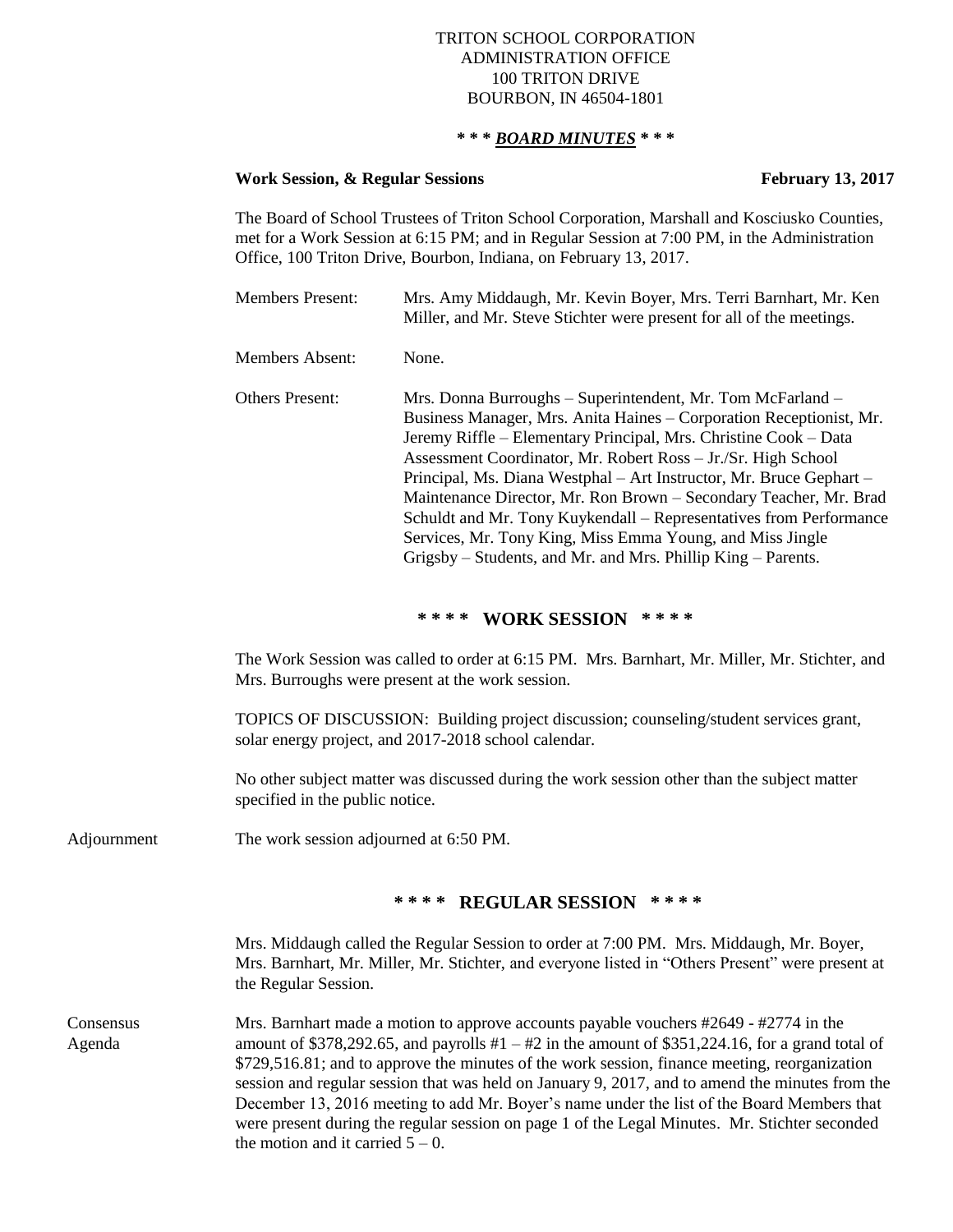| February 13, 2017                  | <b>BOARD MINUTES</b>                                                                                                                                                                                                                                                                                                                                                                                                                                                                                                                                                                                                                                                                                                                                                                                                                                                                                                                                                                                                                                                                                                                                                                                                                                                                                                                                                                       | Page 2 |
|------------------------------------|--------------------------------------------------------------------------------------------------------------------------------------------------------------------------------------------------------------------------------------------------------------------------------------------------------------------------------------------------------------------------------------------------------------------------------------------------------------------------------------------------------------------------------------------------------------------------------------------------------------------------------------------------------------------------------------------------------------------------------------------------------------------------------------------------------------------------------------------------------------------------------------------------------------------------------------------------------------------------------------------------------------------------------------------------------------------------------------------------------------------------------------------------------------------------------------------------------------------------------------------------------------------------------------------------------------------------------------------------------------------------------------------|--------|
| Patrons'<br>Comments               | There were no patrons' comments.                                                                                                                                                                                                                                                                                                                                                                                                                                                                                                                                                                                                                                                                                                                                                                                                                                                                                                                                                                                                                                                                                                                                                                                                                                                                                                                                                           |        |
|                                    | Certificates were presented to Emma Young, Jingle Grigsby, and Tony King for their<br>participation in the Scholastic Art Fair.                                                                                                                                                                                                                                                                                                                                                                                                                                                                                                                                                                                                                                                                                                                                                                                                                                                                                                                                                                                                                                                                                                                                                                                                                                                            |        |
| Personnel                          | Subsequent to Mrs. Burroughs' recommendation, Mr. Stichter moved, Mr. Miller seconded, and<br>the motion carried unanimously, to approve the following personnel items:<br>Hire Mr. Tyler Hensley as the Varsity Baseball Coach;<br>$\bullet$<br>Accept the resignation of Mr. Ryan Hensley as the Varsity Baseball Assistant Coach;<br>٠<br>Approve utilizing the volunteer services of Mr. Ryan Hensley in the baseball program;<br>$\bullet$<br>Hire Mr. Jake Burnett as the Varsity Baseball Assistant;<br>Accept the resignation from Ms. Betsy Jackson as a part-time Custodian at the<br>$\bullet$<br>Elementary effective February 3, 2017;<br>Approve allowing Mrs. Janet Jackson to utilize 20 days from the sick leave bank;<br>$\bullet$<br>Approve the Memorandum of Understanding between the Triton Teachers' Association<br>$\bullet$<br>and the Triton Board of School Trustees allowing 10 additional days to be utilized by<br>Mrs. Janet Jackson from the sick leave bank; and<br>To approve a field trip incentive pay stipend for full-time bus drivers in the amount of<br>$\bullet$<br>\$30.00 per route for bus trips that begin before 8:00 AM, or return after 3:00 PM,<br>therefore preventing the bus driver from the ability to drive their daily bus route and<br>would otherwise result in a loss of pay to the driver for the affected regular bus route. |        |
| Corporation<br>Policy              | Mrs. Burroughs stated this is considered the second and final reading of the Corporation policies<br>that are new policies and existing policies needing to be updated as per the recommendation of<br>NEOLA. Mr. Stichter made a motion to adopt the Corporation policies as recommended. Mr.<br>Boyer seconded the motion and it carried 5-0.                                                                                                                                                                                                                                                                                                                                                                                                                                                                                                                                                                                                                                                                                                                                                                                                                                                                                                                                                                                                                                            |        |
| <b>Building</b><br>Projects – Bond | Mr. Stichter made a motion to approve utilizing the following individuals/firms for the potential<br>building projects and bond issue:                                                                                                                                                                                                                                                                                                                                                                                                                                                                                                                                                                                                                                                                                                                                                                                                                                                                                                                                                                                                                                                                                                                                                                                                                                                     |        |
|                                    | Attorney services of Harold (Sonny) Wyland from the law firm Wyland, Humphrey,<br>Wagner & Clevenger, LLP<br>Ice Miller LLP as bond counsel<br>Barton Coe Vilamaa as the architect and<br>H. J. Umbaugh and Associates as the financial advisors<br>٠                                                                                                                                                                                                                                                                                                                                                                                                                                                                                                                                                                                                                                                                                                                                                                                                                                                                                                                                                                                                                                                                                                                                      |        |
|                                    | Mr. Miller seconded the motion and it carried unanimously.                                                                                                                                                                                                                                                                                                                                                                                                                                                                                                                                                                                                                                                                                                                                                                                                                                                                                                                                                                                                                                                                                                                                                                                                                                                                                                                                 |        |
| Other<br><b>Business</b>           | Mr. Tony Kuykendall gave a presentation on solar energy, and the potential savings in energy<br>costs each year. He also spoke on various ways to finance a solar energy project. Discussion<br>occurred.                                                                                                                                                                                                                                                                                                                                                                                                                                                                                                                                                                                                                                                                                                                                                                                                                                                                                                                                                                                                                                                                                                                                                                                  |        |
|                                    | Following Mrs. Burroughs' recommendation, Mr. Stichter made a motion to approve offering<br>summer school for kindergarten through third grade students in the areas of reading and math,<br>and also for high school students. Mrs. Barnhart seconded the motion and it carried 5-0. This is<br>the same program as offered in previous years and is reimbursed by the State.                                                                                                                                                                                                                                                                                                                                                                                                                                                                                                                                                                                                                                                                                                                                                                                                                                                                                                                                                                                                             |        |
|                                    | Mrs. Barnhart made a motion to approve the 2017-2018 school calendar as presented by Mrs.<br>Burroughs. Mr. Miller seconded the motion and it carried 5-0.                                                                                                                                                                                                                                                                                                                                                                                                                                                                                                                                                                                                                                                                                                                                                                                                                                                                                                                                                                                                                                                                                                                                                                                                                                 |        |
|                                    | Mr. Stichter moved, Mrs. Barnhart seconded, and the motion carried unanimously, to approve<br>the overnight, out-of-state field trip for fifth grade students to go to Camp Amigo in Sturgis,<br>Michigan, on April 12-13, 2017.                                                                                                                                                                                                                                                                                                                                                                                                                                                                                                                                                                                                                                                                                                                                                                                                                                                                                                                                                                                                                                                                                                                                                           |        |